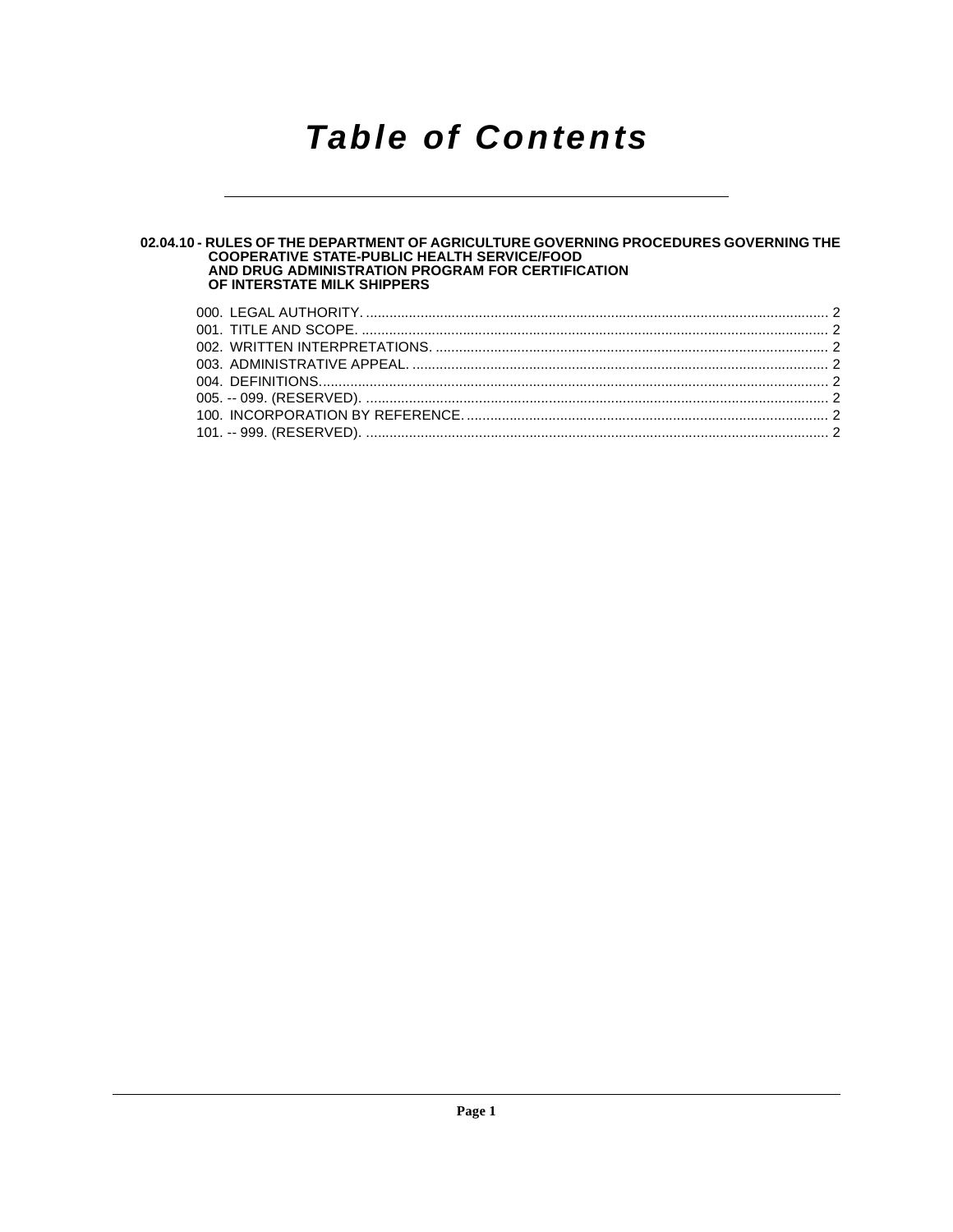#### **IDAPA 02 TITLE 04 CHAPTER 10**

#### <span id="page-1-0"></span>**02.04.10 - RULES OF THE DEPARTMENT OF AGRICULTURE GOVERNING PROCEDURES GOVERNING THE COOPERATIVE STATE-PUBLIC HEALTH SERVICE/FOOD AND DRUG ADMINISTRATION PROGRAM FOR CERTIFICATION OF INTERSTATE MILK SHIPPERS**

#### <span id="page-1-1"></span>**000. LEGAL AUTHORITY.**

This chapter is adopted under the legal authority of Title 37, Chapter 4, Idaho Code. (4-8-94)

#### <span id="page-1-2"></span>**001. TITLE AND SCOPE.**

**01. Title**. The title of this chapter is "Rules of the Department of Agriculture Governing Procedures Governing the Cooperative State-Public Health Service/Food and Drug Administration Program for Certification of Interstate Milk Shippers". (4-8-94)

**02. Scope**. This chapter has the following scope. These rules shall govern procedures for developing uniform milk sanitation enforcement methods for certification of interstate and intrastate movement of Grade A milk supplies as outlined in the "Grade A Pasteurized Milk Ordinance". The official citation of this chapter is IDAPA 02.04.10.000 et. seq. For example, this section's citation is IDAPA 02.04.10.001. (4-8-94)

<span id="page-1-4"></span><span id="page-1-3"></span>

| 002.<br><b>WRITTEN INTERPRETATIONS.</b><br>There are no written interpretations of these rules.                                             | $(4 - 8 - 94)$ |
|---------------------------------------------------------------------------------------------------------------------------------------------|----------------|
| 003.<br>ADMINISTRATIVE APPEAL.<br>There is no provision for administrative appeals before the Department of Agriculture under this chapter. | $(4 - 8 - 94)$ |

There are no written definitions for these rules. (4-8-94)

#### <span id="page-1-6"></span>**005. -- 099. (RESERVED).**

<span id="page-1-9"></span><span id="page-1-5"></span>**004. DEFINITIONS.** 

#### <span id="page-1-7"></span>**100. INCORPORATION BY REFERENCE.**

**01. Title Of Document**. The Department of Agriculture hereby incorporates by reference and adopts as its own, "Procedures Governing the Cooperative State-Public Health Service/Food and Drug Administration Program for Certification of Interstate Milk Shippers," 1991 Revision as amended. (4-8-94)

**02. Location Of Document**. Copies of this publication are available from the Milk Safety Branch, Food and Drug Administration, Public Health Service, US Department of Health and Human Services, 200 'C' St., S.W., Washington, D.C. 20204 and through the Department of Administration, Office of the Rules Coordinator, located at 650 West State Street. Boise, Idaho 83720. (4-8-94) located at 650 West State Street, Boise, Idaho 83720.

#### <span id="page-1-8"></span>**101. -- 999. (RESERVED).**